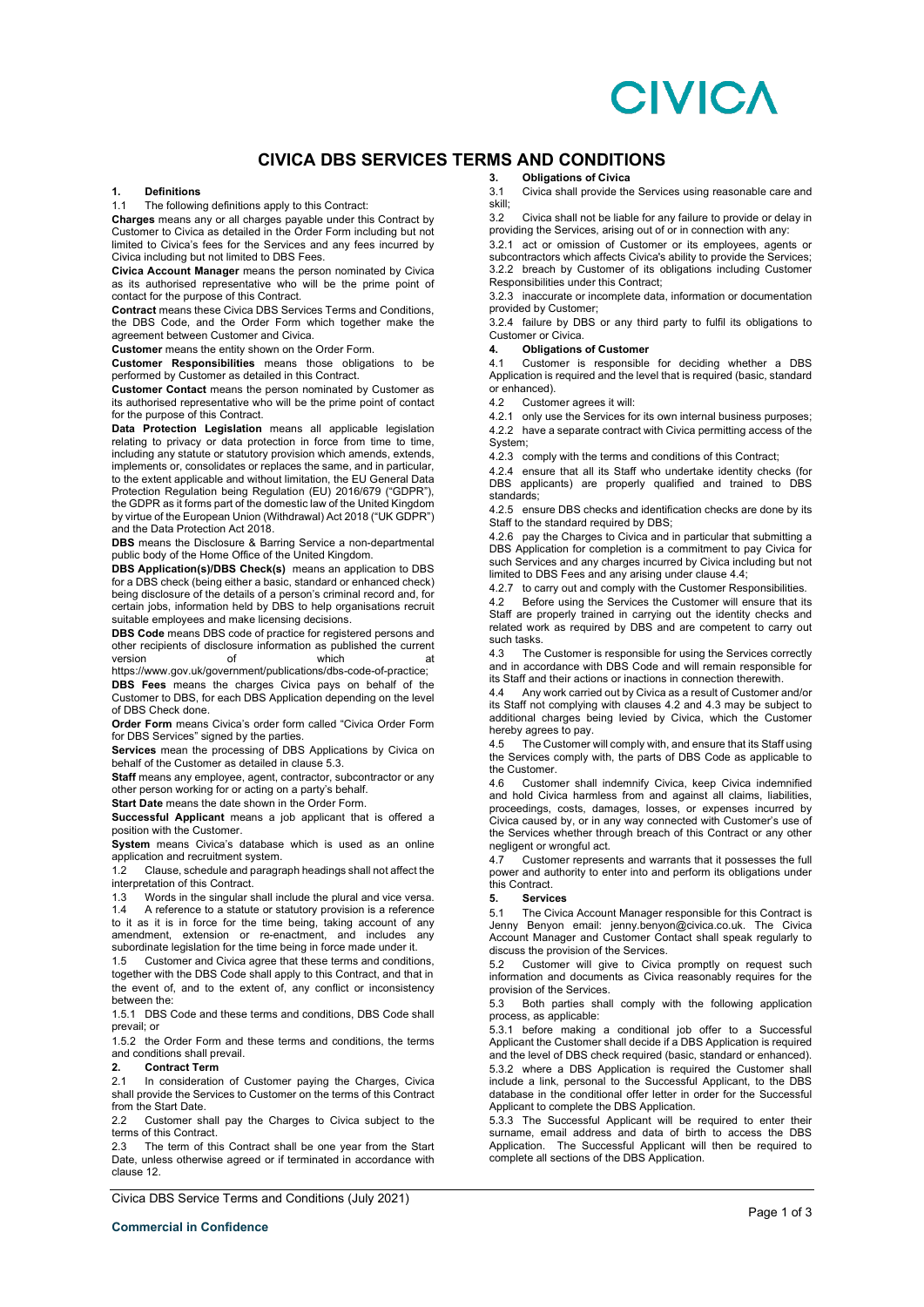5.3.4 A Successful Applicant will complete the DBS Application and attend the Customer's premises (or as otherwise agreed) for an identification check. The System will transfer the Successful Applicant's identification check details, details of the Successful Applicant's job and the level of DBS check required, to the DBS database to be included in the DBS Application.

5.3.5 When the System indicates that the Successful Applicant has completed the DBS Application and the identification check has been carried out, Civica's Staff with counter-signatory rights shall access a link in the Successful Applicant's file on the System to connect to the DBS database. Civica shall ensure than a Staff member with counter-signatory rights shall review the DBS Application and either notify the Customer where incomplete, in this instance the Customer shall be required to notify the Successful Applicant to complete the DBS Application again, or submit the DBS Application to DBS where complete. The DBS database shall connect with the DBS e-bulk interface to transfer the information.

5.3.6 When DBS received the DBS Application it shall send notice of confirmation of receipt to the DBS database. If DBS does not confirm receipt, the link to the DBS Application is resent to the Successful Applicant to complete again.

5.3.7 DBS will respond electronically to the DBS database if the DBS disclosure is clear. Civica will enter the DBS response to the DBS Application on the System.

5.3.8 DBS will response directly by post to Civica if there are any issues revealed in the DBS check. Civica shall provide the DBS check to the Customer by post.

### **6. Warranties**

6.1 Civica warrants that it will carry out the Services with reasonable skill and care. In the event of a breach of the warranty under this clause 6.1 and provided such breach is reported to Civica within a reasonable time (given the nature of the Service) after completion of the Service and, Civica shall re-perform the Service without additional charge to Customer within a reasonable period of time.<br>62

6.2 Civica further represents and warrants that it possesses the full power and authority to enter into and perform its obligations under this Contract and has obtained consent from third parties as are required for it to fulfil its obligations under this Contract.

Clause 6 constitute the only warranties given by Civica in respect of the Services. Express terms of this Contract are in lieu of all warranties, conditions, terms, undertakings and obligations implied by statute, common law, custom, trade usage, course of dealing or otherwise, all of which are excluded to the fullest extent permitted by law.

**7. Data Protection** Both parties act as Data Controller in respect of this Contract. Each party shall ensure that in the performance of its obligations under this Contract it complies at all times with the Data Protection Legislation.

7.2 Customer authorises Civica to process any of its data (including any personal data as defined in Data Protection Legislation) only to the extent necessary and solely for the purpose of carrying out its obligations under this Contract. After such use, Civica agrees that it shall destroy any copy data created.

7.3 The parties undertake to each other that they shall comply with the Data Protection Legislation in relation to their collection and Processing, respectively, of the personal

data in connection with the Services.

7.4 Where Customer is a public authority and is under a duty to comply with the provisions of the Freedom of Information Act 2000 as amended from time to time, including any related guidance or codes of practice ("FOIA"), Civica shall assist Customer in meeting any requests for information in relation to this Contract in return for a reasonable fee notified by Civica to Customer within 5 Working Days of receipt of any such written request.

7.5 Customer shall consult with Civica prior to disclosing information relating to this Contract to the extent that it is required so to do by the FOIA or under government transparency requirements.

7.6 Neither Civica nor Customer shall, in responding to requests for information or disclosure of this Contract under clause 7.4, disclose any information which is exempt as described within any provision of the FOIA or that is commercially sensitive information.

## **8. Payment Terms**

The Charges will be paid in accordance with the Order Form and this clause 8.

8.2 All invoices shall be due for payment within 30 days of the date of the invoice(s).

8.3 All prices referred to in this Contract are expressed in British Pounds Sterling and are exclusive of Value Added Tax which is payable by Customer in accordance with the then current legislation.

Civica DBS Service Terms and Conditions (July 2021)

8.4 Civica may modify its Charges in line with the then current prices of Civica and its suppliers, as follows:

8.4.1 in respect of third party costs, over which Civica has no control (for example DBS Fees) the increase shall match the increase applied by the third party; and.

8.4.2 in respect of Civica's fees not more than twice per year.

8.5 Where the Customer requires a purchase order to be raised in order to facilitate payment of invoices, the Customer agrees to raise such purchase order in a timely fashion so as not to delay payment of Civica invoices in accordance with this clause 8. Notwithstanding this, the Customer agrees that any failure to raise a purchase order does not prevent Civica from raising invoices and any delay or lack of a purchase order does not relieve the Customer from paying valid invoices. Civica reserves the right (in addition to any other remedies which may be available to it) to charge an administrative fee on overdue amounts on a daily basis from the original due date at the rate of £500 per day, the Customer agrees that such administrative fee is a genuine pre-estimate of the cost and loss suffered by Civica for late payment of invoices.

### **9. Limits of Liability**

9.1 Neither party excludes or limits liability to the other party for:

9.1.1 death or personal injury arising from its negligence; or

9.1.2 fraud or fraudulent misrepresentation; or

9.1.3 to the extent such limitation or exclusion is unlawful.

9.2 Each party's liability to the other in respect of any loss of, or damage to, physical property of the other whether in contract, tort (including negligence) or otherwise arising from, or in connection with, this Contract shall be limited to £1,000,000 in aggregate.

9.3 Notwithstanding anything to the contrary in this Contract, but subject to clause 9.1 neither Civica nor Customer shall be liable to the other for any of the following (whether or not the party being claimed against was advised of, or knew of, the possibility of such losses) whether arising from negligence, breach of contract or otherwise:

9.3.1 loss of profits, loss of business, loss of revenue, loss of contract, loss of goodwill, loss of anticipated earnings or savings (whether any of the foregoing are direct, indirect or consequential loss or damage); or

9.3.2 loss of use or value of any data or equipment, wasted management, operation or other time (whether any of the foregoing are direct, indirect or consequential); or

9.3.3 any indirect, special or consequential loss or damage; or 9.3.4 the poor performance, or lack of connectivity, or lack of

availability of the Internet or telecommunications or hardware; 9.3.5 loss or damage to the other party's or any third party's data

or records.

9.4 Except where liability arises under clauses 9.1 or 9.2 and subject to clause 9.3 Civica's total aggregate liability in or for breach of contract, negligence (as defined in Section 1(1) Unfair Contract Terms Act 1977), misrepresentation (excluding fraudulent misrepresentation), tortious claim (including breach of statutory duty), restitution or any other cause of action whatsoever relating to or arising under or in connection with this Contract (including performance, non-performance or partial performance), and including liability expressly provided for under this Contract shall not exceed the price paid or payable for the Services to Civica, excluding the DBS Fees, during the 12 months preceding the date on which the claim arose.

9.5 Except as expressly provided otherwise by these terms and conditions or as otherwise expressly agreed in writing between the parties, all other representations, conditions, warranties and other terms are excluded (including any statutory implied terms as to satisfactory quality, fitness for purpose and conformance with description) save to the extent that the same are not capable of exclusion at law.

9.6 The Charges have been set by Civica on the basis of the exclusions and restrictions of liability in this clause 9 and would be higher without those provisions.

**10. Corruption**

10.1 Civica shall not:

10.1.1 offer, give or agree to give to any person working for or engaged by Customer any fee, gift, reward or other consideration of any kind, which could act as an inducement or a reward for any act or failure to act connected to this Contract, or any other agreement between Civica and Customer including its award to Civica and any of the rights and obligations contained within it; nor

10.1.2 offer, give or agree to give any fee, gift, reward or other consideration to any person the receipt of which is an offence under Sub-section (3) of Section 117 of the Local Government Act 1972; nor

10.1.3 enter into this Contract if it has knowledge that, in connection with it, any money has been, or will be, paid to any person working for or engaged by Customer by or for Civica, or that an agreement